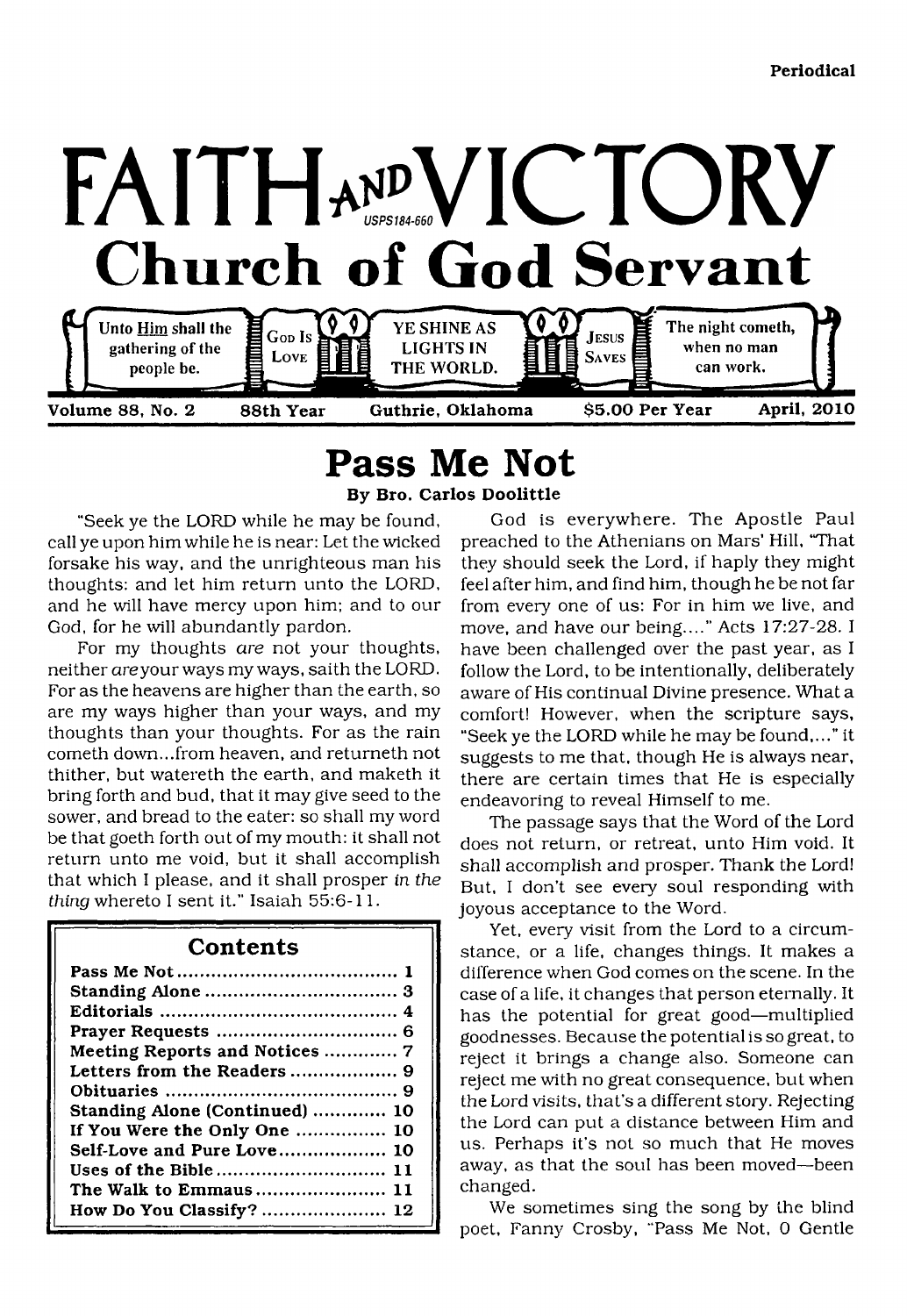**Page Two**

Savior." It is a beautiful prayer in song, and I often find those words expressing my desire as I follow after the Lord. Perhaps it seems to be an altar-call song, but I get more from it than just that. Thinking of the words "pass me not," I picture the disciples during a stormy night on the sea of Galilee. (Matthew 14; Mark 6) It probably was not an unfamiliar scene to them. Boating was as ordinary to some of them as driving a car or truck is to me. Contrary winds were not a welcomed circumstance, but these winds had prevailed often against these men. Surely, it was another day that just would not end.

You see, if I had been there among them, my "bucket would have been full" long before. They had recently learned of the martyr's death of their friend, John the Baptist, and had retired into a secluded place, but the needy, hungry crowds had followed there. Jesus, moved with compassion, had ministered to those needs, even to the point of miraculously feeding them. Then He hastily dismissed them all and sent the disciples across the sea. Surely the disciples' minds were full as they finally took down the sail and put out the oars. I can imagine them doing it silently, almostmechanically—very few words.

Then a bad situation turned perceptibly worse. A human form was visible through the dimness. Even a tired rational mind knows that no human can walk on liquid water, so the "rational" conclusion would be the appearance of some troubled, restless spirit—a "ghost." Have you ever experienced a nightmare in which you were pursued and unable to run away? These sturdy men had already exhausted themselves in rowing, and now, in the fourth watch of the night, this! And yet, it was Jesus, the Master of the seas, all along.

Mark 6:48, "And he saw them toiling in rowing; for the wind was contrary unto them: and about the fourth watch of the night he cometh unto them, walking upon the sea, and would have passed by them." Perhaps, Jesus would have walked on by and been waiting for them on the other side, but they "cried out for fear." I don't know what you cry out when you face sudden fear, but for me, it is something from the depths of my heart, like "0, God" or "Lord, help!" Jesus heard that cry and answered straightway. He did not pass by them on His way

to Gennesaret. "While on others Thou art calling do not pass me by."

Now Peter, dear ole Peter. . . we sensible folks look on Peter with awe and shake our heads. Perhaps Peter was just simply impetuous. We know he had bravado and thoughtlessness in pretty good mixture, but I think there's a beautiful lesson here. This is the same Peter that hopped out of the boat to go to land when the resurrected Christ was waiting on the shore with fish for their breakfast.

Here in this fourth watch of the night, Peter asked to be nearer to Jesus. The most compelling point to me is that Jesus told him, "Come."

"Seek ye the Lord while He may be found, call ye upon him while He is near." Peter did. I want to also. Call me foolish, and you may, because you might see me start to sink. The Lord is too wise to waste an opportunity. He says, "For as the heavens are higher than the earth, so are my ways higher than your ways." The disciples learned twice in one early morning the benefit of calling on the name of the Lord. One lesson involved them all in a storm-tossed boat. The other was a demonstration as Peter abandoned even the boat. He started to sink after a few steps, and he cried out again in fear and powerlessness. Once again, the Lord responded.

As we pursue and press after the Lord, we ought not to be surprised if He wastes no opportunity on us either. It is His whole-hearted intent to keep us from sin, and His power is sufficient for that. We must rely on that power. He does, it seems to me, take great risks with our souls with the intent to bring us to an expected end. He may indeed allow us to disappoint ourselves in order for Him to improve our souls and to teach us that which we see not. (Job 34:32) My father once told me that the best thing is to come through a battle with victory, but that there is something to be said for just coming through the battle. Is that not where the Lord reveals to us the most about ourselves and we discover Him, too, in a more amazing way? It is our goal to be victorious. Are we willing to take the risk? Are we willing to be vulnerable to Him as we put His power to the test of faith?

Let's call out for the Lord as we are in our desperate circumstances. Let's call out for the Lord, not just that our circumstances will end now, and the day break. As we call out to Him,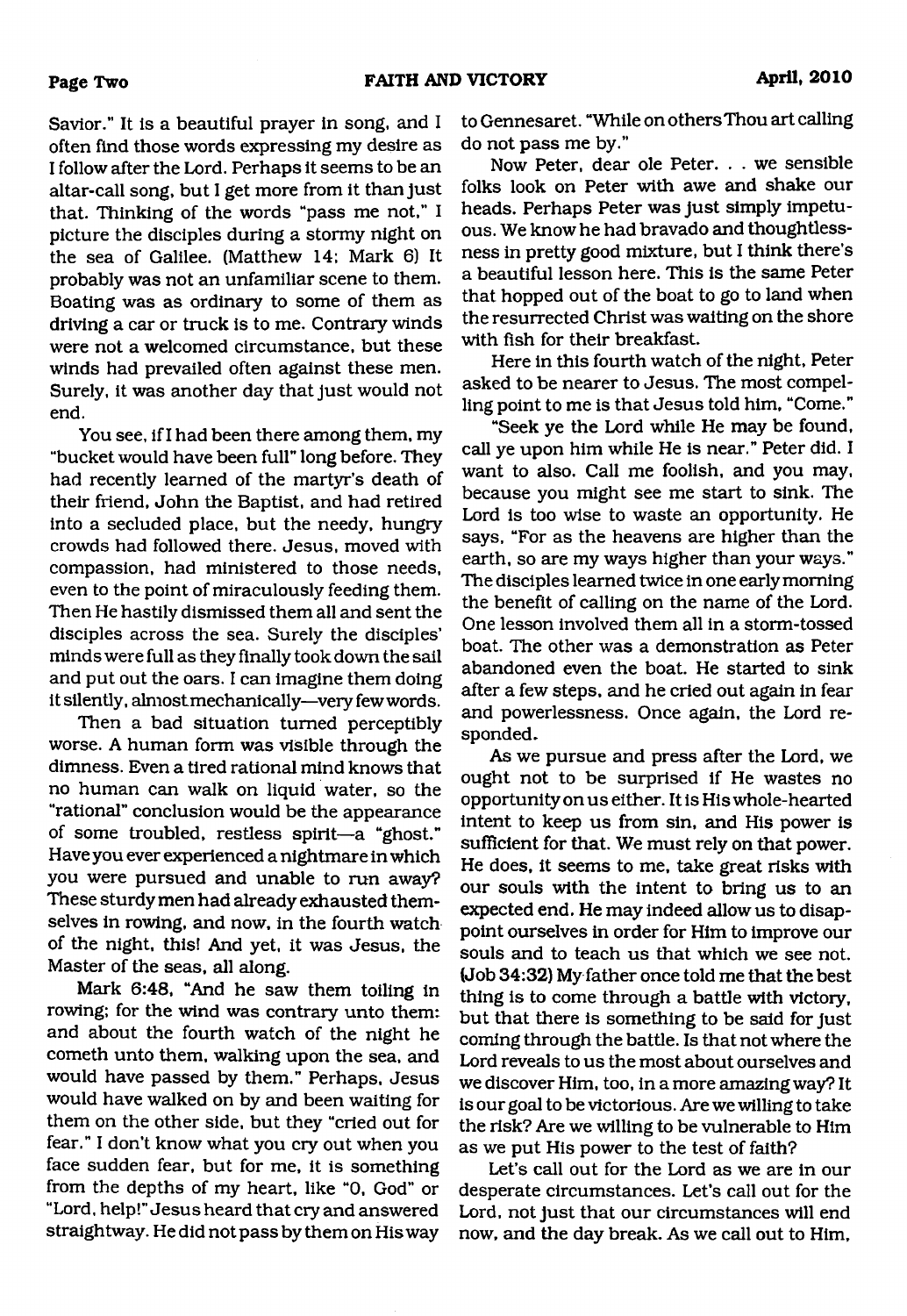let's *cry* also, "Nearer, My God, to Thee." He may say, "Come," and invite us to turn loose of the fragile security that we've been so desperate to keep afloat. If I falter, will He save me? Will He stretch forth His hand?

He may chide me. He will secure me. I'm sure He'll calm the waves when He is finished with them.

"By terrible things in righteousness wilt thou answer us, 0 God of our salvation; *who art* the confidence of all the ends of the earth, and of them that are afar off *upon* the sea: which by his strength setteth fast the mountains, *being* girded with power: which stilleth the noise of the seas, the noise of the waves, and the tumult of the people." Psalm 65:5-7.

# muse SCARR expone **Standing Alone For God**

# **By Sis. Charlotte Huskey**

"And who *is* he that will harm you, if ye be followers of that which is good? But and if ye suffer for righteousness' sake, happy *are ye:* and be not afraid of their terror, neither be troubled; But sanctify the Lord God in your hearts: and beready always to *give* an answer to every man that asketh you a reason of the hope that is in you with meekness and fear: Having a good conscience; that, whereas they speak evil of you, as of evildoers, they may be ashamed that falsely accuse your good conversation in Christ. For *it is* better, if the will of God be so, that ye suffer for well doing, than for evil doing. For Christ also hath once suffered for sins, the just for the unjust, that he might bring us to God, being put to death in the flesh, but quickened by the Spirit:" I Peter 3:13-18.

God is calling today for men and women of courage to stand for righteousness. We have many examples of such people in His Word. Daniel stood alone for God among the 120 princes and presidents under Darius, king of Persia. It cost him a night in the lion's den. Daniel was an old man when thrown to the lions, but he had stood alone on many occasions. While still very young and a prisoner in a strange land he and three friends stood firm for their Jewish teaching about food consumption. Other Jewish captives must have thought these were little non-essentials, for we have no record of them refusing to eat the king's meats or drink his wine. Daniel lived a long life in Babylon working among the ruling class. Many times, he stood alone before the king and gave interpretations to dreams knowing it might cost his life.

David is another man who stood for God. He too had learned courage and faith in God while young. Alone in the wilderness with only helpless timid sheep, he relied on God to help him kill both a bear and a lion. While his older brothers accused him of being proud, he forged ahead and stood before King Saul. God helped him kill Goliath. (I Samuel 17:20-51)

In later years, while running from King Saul, David stood alone two different times against his own militia and protected Saul from certain death. When David's men saw Saul enter the cave where they were hiding, they whispered, "God has delivered him into your hands." David answered, "The Lord forbid that I should .. .stretch forth my hand against him." Thus, he kept the enraged men from killing Saul. (I Samuel 24:1-22)

Another time, when Saul was sleeping, David crept into Saul's camp, but only took Saul's spear and water cruse, even though his men tried to convince him that God had arranged things so he could kill Saul. After David was a safe distance away, Saul awoke. David called to him, "The Lord delivered thee into my hand today, but I would not stretch forth mine hand against the Lord's anointed." (I Samuel 26:7- 25.)

Paul also stood alone, many times while taking the Gospel among heathen cities. A few times, he had to stand alone among brethren who had not yet accepted the truth that God had shown him.

We can always depend on God standing with us when we must stand alone. Christ promised, ".. .lo, I am with you alway, *even* unto the end of the world. Amen." Matthew 28:20 . "...I will never leave thee, nor forsake thee." Hebrews 13:5. "And who is he that will harm you, if ye be followers of that which is good? But and if ye suffer for righteousness' sake, happy are ye; and be not afraid of their terror, neither be troubled;" (I Peter 3:13, 14)

The need to stand alone for righteousness is becoming more frequent as our culture changes. Take obedience to authority as an example.

(Continued on page 10.)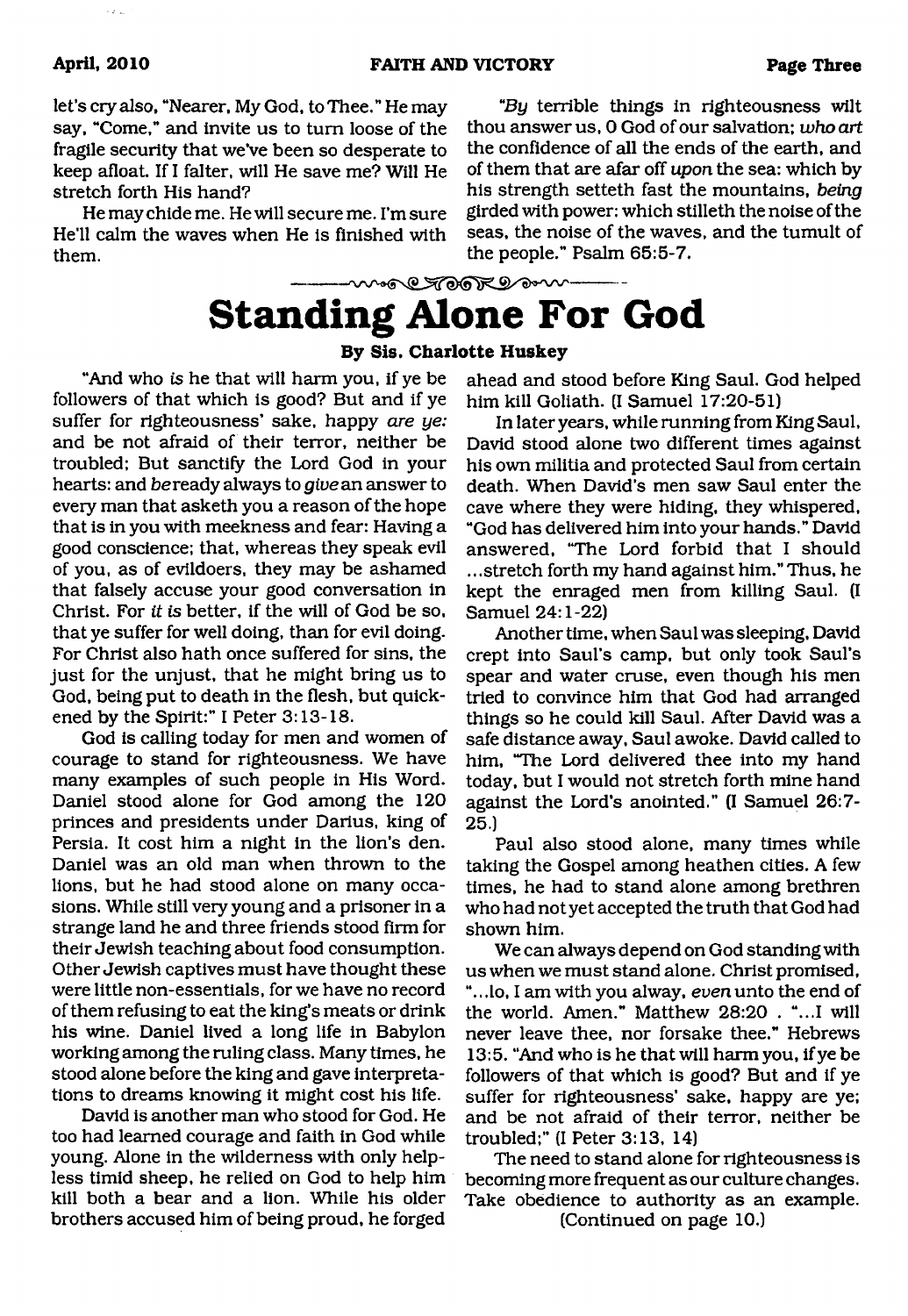# **FAITH AND VICTORY 12 PAGE HOLINESS MONTHLY** -------

This non-sectarian paper is edited and published in the Interest of the universal CHURCH OF GOD each month (except August of each year, and we omit an issue that month to attend camp meetings), by Willie Murphey, and other consecrated workers at the FAITH PUBLISHING HOUSE, 4318 S. Division. Guthrie, OK 73044.

Notice to subscribers: When you move or change your address, please write us at once, giving your old and new address, and include your zip code number.

Dated copy for publication must be received by the 18th of the month prior to the month of issue.

# **SUBSCRIPTION RATES**

Single copy, one year......................................................\$5.00 Package of 5 papers to one address, one year ......... \$20.00 Larger quantities are figured at the same rate.

This publication teaches salvation from all sin, sanctification for believers, unity and oneness for which Jesus prayed as recorded in John 17:21, and manifested by the apostles and believers after Pentecost. By God's grace we teach, preach, and practice the gospel of the Lord Jesus Christ-the same gospel that Peter, John, and Paul preached, taught, and practiced, including divine healing for the body. James 5:14-15.

Its motto: Have faith in God. Its object: The glory of God and the salvation of men: the restoration and promulgation of the whole truth to the people in this "evening time" as it was in the morning Church of the first century: the unification of all true believers in one body by the love of God. Its standard: Separation from sin and entire devotion to the service and will of God. Its characteristics: No discipline but the Bible, no bond of union but the love of God. and no test of fellowship but the indwelling Spirit of Christ.

Through the Free Literature Fund thousands of gospel tracts are published and sent out free of charge as the Lord supplies. Cooperation of our readers is solicited, and will be appreciated in any way as the Bible and the Holy Spirit teach you to do or stir your heart. "Freely ye have received, freely give." Read Ex. 25:2:1 Chron. 29:9: II Cor. 9:7; and Luke 6:38.

Freewill offerings sent in to the work will be thankfully received as from the Lord. Checks and money orders should be made payable to Faith Publishing House. All donations are tax deductible.

A separate Missionary Fund is maintained in order to relay missionary funds from our readers to the support of home and foreign missionaries and evangelists.

In order to comply with Oklahoma laws as a non-profit religious work, the Faith Publishing House is incorporated thereunder.

The *Faith and Victory* is published monthly, except August, for \$5.00 per year by:

**FAITH PUBLISHING HOUSE P. O. Box 518, 4318 S. Division, Guthrie, OK 73044 Office phone numbers: 405-282-1479, 800-767-1479: fax number: 405-282-6318. Internet address: <http://www.faithpublishing.com>**

**Postmaster: Send address changes to:** *Faith and Victory,* **P. O. Box 518, Guthrie, OK 73044.**



"And Jesus said unto न्नु them, I am the bread of life: he that cometh to me shall Editorials I never hunger; and he that believeth on me shall never thirst." John 6:35.

> There are so many delicious ways that we enjoy bread, perhaps it is biscuits for breakfast, a sandwich with freshly sliced bread for lunch or hot rolls for dinner. This is only some of the basic ways it is prepared

and eaten. A variety of other ways that grain flours are utilized would include foods ranging from combread to pasta, breakfast cereals, cakes and pastries—so many wonderful things to eat. But, who can refuse the excellent flavor and tender texture of a freshly baked and glazed cinnamon roll that seems to melt in your mouth? What good things the Lord allows us to enjoy. While these things are delightful to the natural man, and we are blessed by God to have them, He would like to also satisfy the deep craving need of our soul.

When Adam and Eve were driven from the beautiful garden of Eden the Lord cursed the ground and told Adam, "In the sweat of thy face shalt thou eat bread, till thou return unto the ground...." To this day bread continues to be an important part of man's diet and is one of the principle sectors of nutrition. It is a valuable source of carbohydrates, protein, fiber and other needful vitamins and minerals. Much expense and labor is invested annually in the effort to provide this staple food. Jesus taught His disciples to pray to God for their "daily bread."This, no doubt, was a request for God to supply their personal needs in general and included more than simply an item of food, for God is concerned about the whole man both physically and spiritually.

After multiplying the loaves and fishes to feed the five thousand who had come to listen to His teaching, Jesus proclaimed that He was the "bread of life." He was offering to mankind more than a crust of bread. He saw spiritual beings that were literally starving to death for bread from Heaven that would feed their souls and give them eternal life. Adam and Eve may have been able to till the ground and make cakes of bread from the grain that matured on the stalks of their fields, but they were never able to replace the soul satisfying nourishment they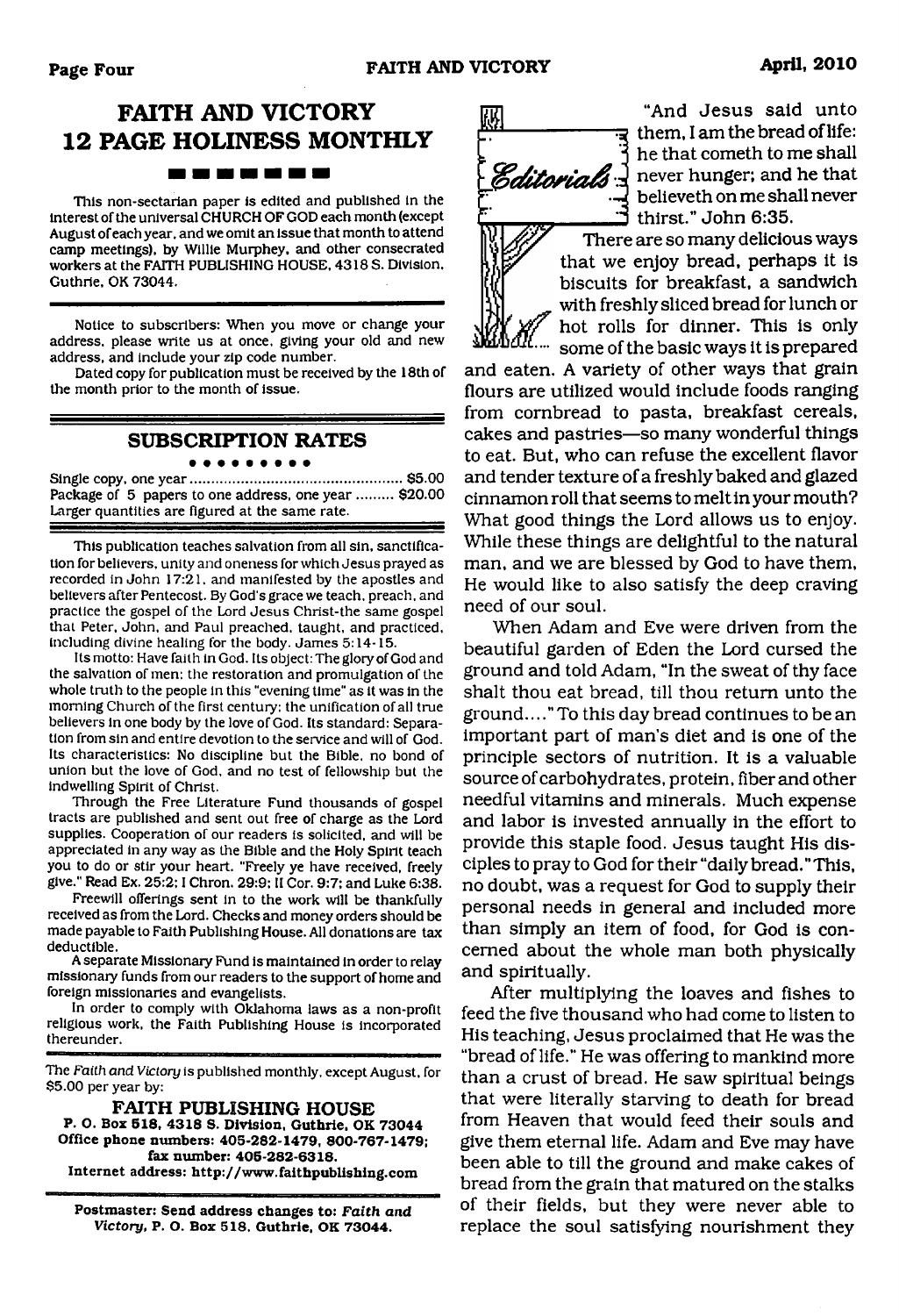previously enjoyed from communing with God in the cool of the day and eating of the "Tree of life." Jesus was once again offering nourishment for the soul.

The Old Testament contains several symbolic references to bread that point to Jesus. When God instituted the feast of the Passover at the time the children of Israel were about to be delivered from their Egyptian bondage, they were instructed to have no leaven in their houses for seven days and to eat unleavened bread during that time. Hundreds of years later Jesus observed this Passover feast with His disciples shortly before He was betrayed into the hands of wicked men. Notice His words, "...Jesus took bread, and blessed *it,* and brake *it,* and gave *it* to the disciples, and said, Take, eat; this is my body." Matthew 26:26. The unleavened bread was a symbol of Jesus' body that was bruised and broken for the benefit of lost humanity. He came to this earth as an humble servant, and He served His disciples the bread and wine before His body was offered as a sacrifice for the sins of the world. The life of Jesus was not lifted up with arrogance and hypocrisy like the leaven that permeated the very core of the Pharisees, but His doctrine was true and pure and had the power to change the hearts of those who believed and obeyed.

Notice what Apostle Paul wrote concerning leaven, "Therefore let us keep the feast, not with old leaven, neither with the leaven of malice and wickedness; but with the unleavened *bread* of sincerity and truth." I Corinthians 5:8. Those who truly desire to find the Lord must rid themselves of the evil that is polluting their souls and seek Him with an humble, honest heart. As the psalmist said, "The sacrifices of God *are* a broken spirit: a broken and a contrite heart, O God, thou wilt not despise." Psalms 51:17. The few who are willing to search for their Creator in the proper way will soon be rewarded with the presence and blessing of the Savior of the world.

Another Old Testament symbol that is rich with meaning as it points to Christ is the manna that God gave to the children of Israel as they were en route to the land of Canaan. Through the early hours of the morning the dew fell upon the wilderness about the Israelites and when it dried there was left behind a small white, round thing like a coriander seed. When the people went out in the morning and saw it they called

it Manna or "what is this?" Moses explained to them that this is the bread which the Lord had given them to eat and they were instructed to gather what they and their family needed for that day. They were not to be fearful and try to hoard a supply for the future. Those who did, found out that it spoiled and their extra efforts were in vain. However, there was one pot of Manna that was gathered and Moses told Aaron to put it before the Lord to be preserved for the generations to come, and it was placed in a golden pot in the Ark of the testimony.

When they gathered it, the people ground it in mills or beat it in a mortar and baked it in pans to make cakes. The Scriptures say it tasted like fresh oil and was like wafers made with honey. This "bread from heaven" continued to bless and nourish the children of Israel for forty years; until the time that they went into the land of Canaan. The psalmist reported, of it many years later and described it as "...the com of heaven" and said that "Man did eat angels' food:..." (Psalm 78:24, 25.)

It is said that a man once asked why the Lord didn't send them a years supply of Manna all at one time. And an illustration was relayed to the man of a father who gave his son an allowance for the whole year. It so happened that the only time his son came around was when it was time to collect his allowance. It seems the father wanted to have a better relationship with his son so he changed his methods and only gave him enough for one day. The son responded by coming to his father daily to ask for his allowance and that gave him an opportunity to develop a more meaningful relationship with the son.

After Jesus multiplied the bread for the people who were listening to His teachings and they gathered twelve baskets of the fragments that were left, there were some who sought Him the following day. Jesus perceived that they were following Him for the literal bread that He had given them and charged them to "Labour not for the meat which perisheth, but for that meat which endureth unto everlasting life, which the Son of man shall give unto you:...." John 6:27. Some then asked Him what they might do to work the works of God. At this point Jesus offered them a piece of spiritual bread but some of them refused it. He told them, "...This is the work of God, that ye believe on him whom he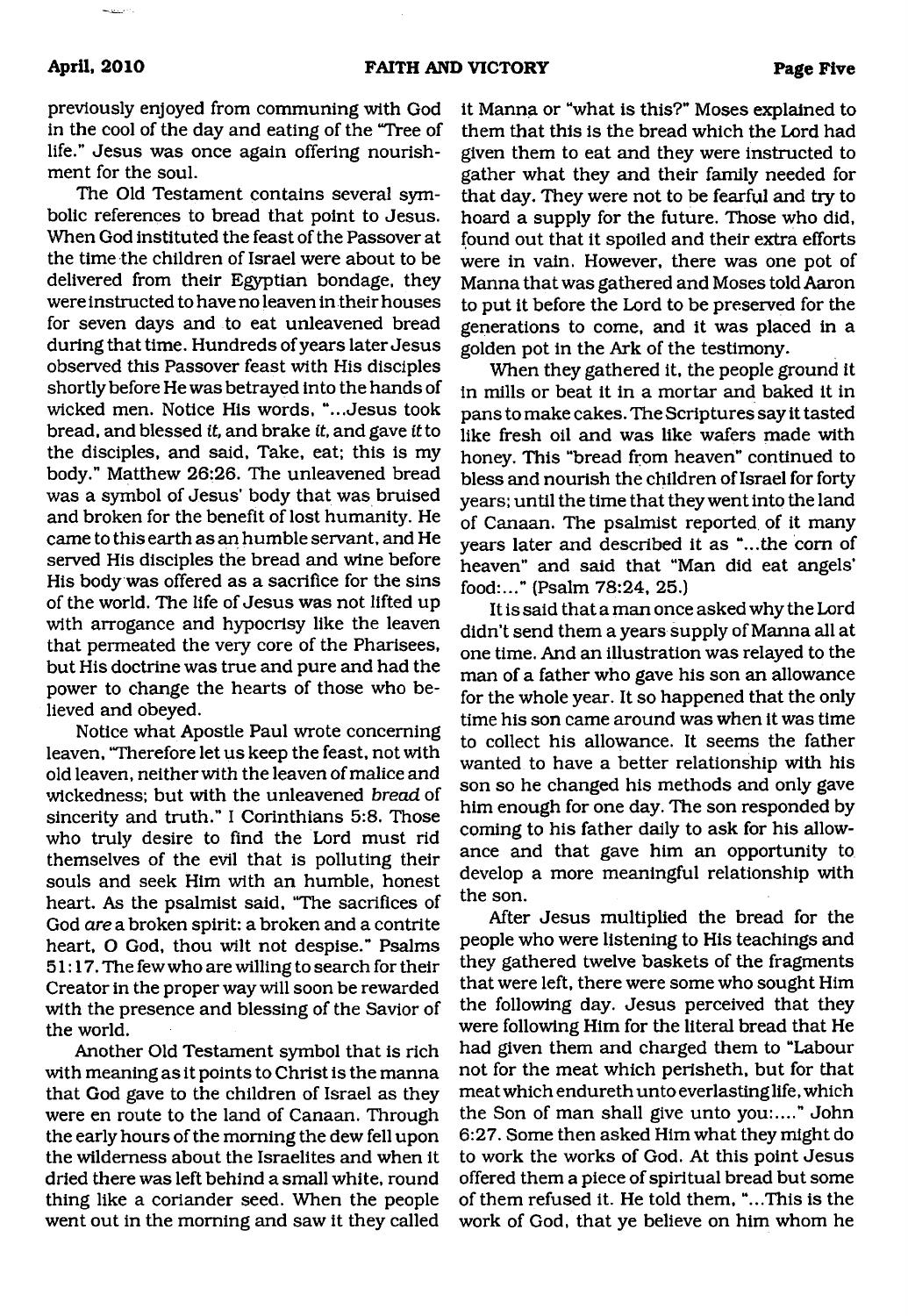hath sent." In their profound unbelief they said, "...What sign showest thou then, that we may see, and believe thee? what dost thou work? Our fathers did eat manna in the desert; as it is written, He gave them bread from heaven to eat." What an insult, the day after Jesus miraculously multiplied the loaves and fishes and they were already asking for a sign to believe. Jesus tried to explain to them that He was the Bread from Heaven but many of them couldn't believe in Him. All they could see was the son of Joseph before them.

The work that God has for us to do is to believe in Him, not with simply head knowledge, but a belief that comes from the heart. This kind of faith is manifest by a willingness to really do His will—not simply nodding our heads in agreement when we hear His Word and then doing our own pleasure. That is hypocrisy and brings no glory to His worthy name. Too many people want to add Christ to their lives in the hope that everything will be all right. However, that will not work. To fulfill the work of God and believe in Him one must choose between right and wrong—the way of Christ or the way of the world. The two cannot be combined into some glorified sandwich, for the Lord will not be a part of one's life that is still consumed by the ways of sin.

Jesus is identified as the "true Bread," the "living Bread," the "Bread of God," and the "Bread from Heaven." When a soul empties himself of the leaven of the sinful world and partakes of the Divine nature and spirit of Christ, they will be given the blessed hope of eternal life. This hope is nourished and grows brighter with each passing day and will one day culminate in a reality that far exceeds the realm of our greatest imagination. As one feeds on the God-ordained principles of holiness there develops a holy relationship with God that the spirit of mortal man has longed for since the fall of Adam and Eve. This blessed hope is made possible because Jesus gives His people the unique privilege of partaking of "hidden manna." —Bro. Willie E. Murphey

[wemurphey@yahoo.com](mailto:wemurphey@yahoo.com)



OK—I would like for you to remember me in prayer, I have some serious physical needs. Also please remember my mother, Sis. Eamestine Jordon in prayer, she is diabetic.

—Sis. Patsy Jordon MO—Remember Sis. LaVema Probst in prayer. She has a serious illness and is very weak.

# **Standing Prayer Requests**

 $-$ 

Sis. Merline Allen Sis. Gladys Cashio Sis. Helen Carson Sis. Genevieve Carver Sis. Elizabeth Corteway Sis. Waneta Creel Bro. Terry Dawson Sr. Sis. Patsy Doolittle Sis. Dorall Forbes Bro. Troy Gentry Bro. Lee Hilton Jaden Howard Sis. Patsy Jordon Sis. Eamestine Jordon Sis. Karoline Kessler Bro. Mark and Sis. Darlene Knight Sis. Virginia Myers Sis. Elsie M. Offerman Sis. Melba Powell Bro. Vernon Robinson Sis. Ruth Shehee Sis. Cheryl Smith Bro. Michael Smith Bro. Edward and Sis. Gloria Taylor Sis. Imogene Taylor The Mitch Taylor family Sis. Norma Tiller

Bro. Delmar Wilkins

<sup>&</sup>quot;This is that bread which came down from heaven: not as your fathers did eat manna, and are dead: he that eateth of this bread shall live for ever." John 6:58.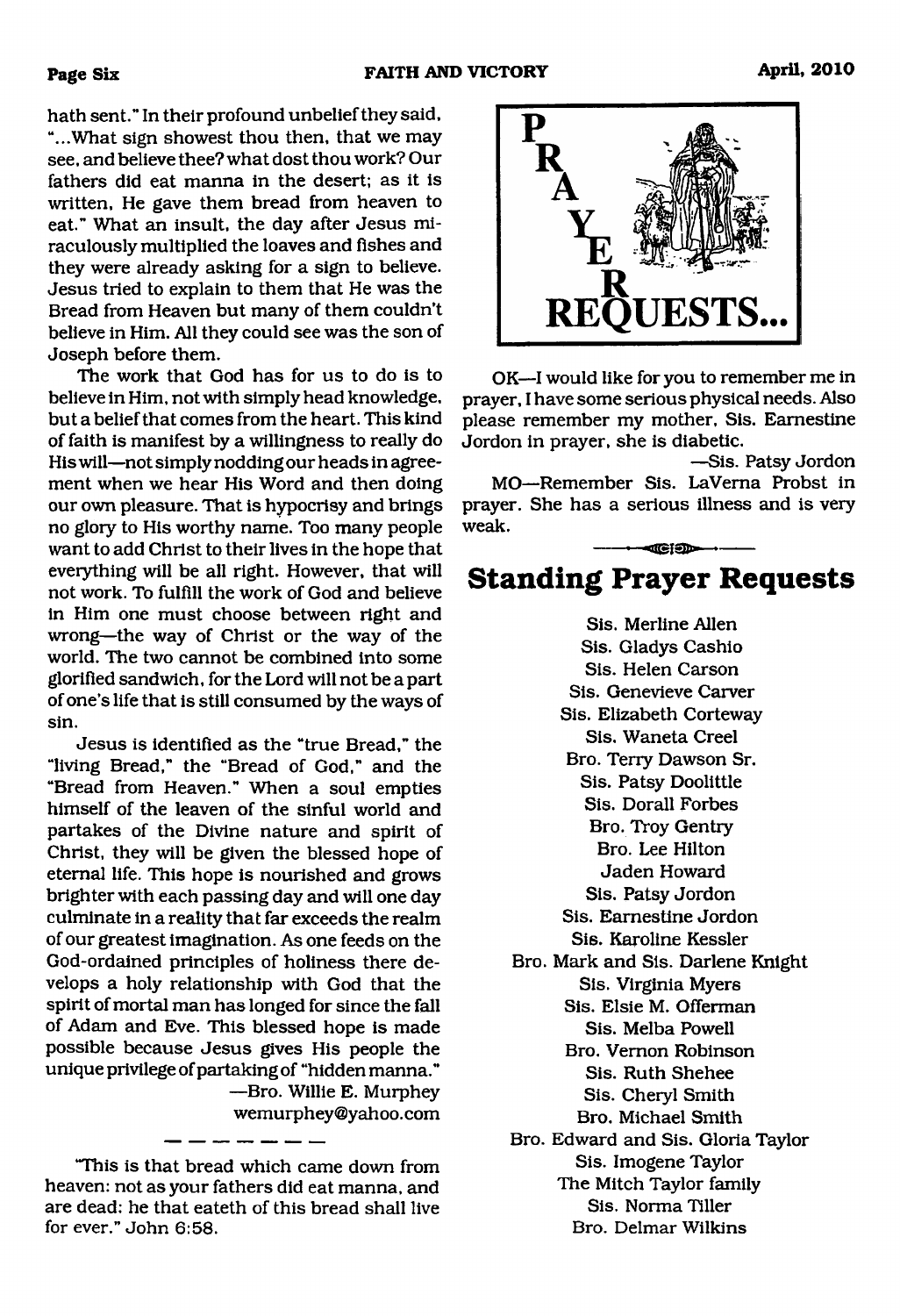# **MEETING DATES**

**Shawnee, OK (Revival)**—May 1-7 **Los Angeles, CA (Spring Revival)**—May 21 -23 **Oklahoma State (Guthrie, OK)—**May 28-June 6 **Holly Hill, SC (Camp Meeting)—**May 30-June 6 **Green Bank, WV (Camp Meeting)—**June 11-17 **Green Pastures, OK**

**(Sisters' Retreat)—**June 11-12 **Tulsa, OK (Summer Revival)—**June 17-20 **Jefferson, OR (Camp Meeting)—**June 19-27 **Fresno, CA (Camp Meeting)—**June 27-July 4 **General Southern**

**(Loranger, LA)**—June 27-July 4 **Pacoima, CA (Sisters' Retreat)**—July 9-10 **National (Monark Springs, MO)**—July 16-25 **Myrtle, MO (Camp Meeting)**—July 30 - Aug. 3 **Boley, OK (Camp Meeting)**—August 13-15 **Spooner, WI (Tent Meeting)**—August 18-22

 $-1$ 

# **MEETING NOTICES**

#### **SINGING, REVIVAL AND DEDICATION SERVICES, SHAWNEE, OK**

The Church of God congregation at 1415 S. Gordon Cooper Drive, Shawnee, OK, is very grateful to the Lord for the new dining area addition to our little chapel here. It is now finished and being enjoyed by the congregation! We give a special "thank you" to each one of the Saints that gave of themselves so graciously with their labors and acts of love in helping to get this much needed addition finished. We ask the Lord to bless them richly, beyond what they can ask or think!

Lord willing, a Singing is planned for Saturday night, May 1st, at 6:30. All singers are welcomed and encouraged to seek the Lord; then come bless us with what the Lord gives you. Refreshments in the new dining area are being planned for after the singing.

Bro. Leslie Busbee has expressed a burden for a revival here. Lord willing, he will be with us in revival Sunday morning, May 2nd, through Friday night, May 7th. Dinner will be served after the Sunday morning service. We are also planning a dedication service of the new Dining Hall addition to begin at 2:00 Sunday afternoon, May 2nd. All are welcome; especially those that helped with the building. We plan to have an afternoon service following the dedication service; there will be no night service on

Sunday. Monday through Friday services are to be at 7:30 nightly. We are looking to the Lord to richly bless these services; feed our souls, glorify and honor His Name. Pray with us and come if you can! We would love to have you.

For more information, you may call Bro. Carl Shaffer (405) 488-4513. The chapel phone number is (405) 273-2170.

#### **LOS ANGELES. CA, SPRING REVIVAL**

We, the congregation, are importuning God for His divine blessings for our Spring Revival, May 21 -23,2010. You are invited to join us with your prayers and your presence.

Services: Friday 7:30p.m., Saturday: 2:00 p.m., 5:00 p.m. youth, 7:30 p.m., Sunday: Sunday School 10:00 a.m., 11:00 a.m., 2:30 p.m,

Church of God, 1381 Walnut St., Los Angeles, CA 90011. Chapel phone, (213) 742-0123. In His Service Together,

> —Pastors Travis and Alice Johnson (760) 261-2564 [pastorx2@hotmail.com](mailto:pastorx2@hotmail.com)

#### **OKLAHOMA STATE CAMP MEETING**

The annual Oklahoma State Camp Meeting of the Church of God will be held May 28-June 6, at the campground in Guthrie, OK. The first service will be on Friday evening, May 28, at 7:30, with three services daily thereafter.

An invitation to attend is extended to everyone. Your presence and your prayers will be appreciated. Three meals per day will be provided and every effort will be made to provide lodging for those who come from out of town or country.

We have a ladies dormitory and sleeping accommodations are also available in the Sunday school rooms. The Lord has provided us with a separate family unit with twelve private motel style rooms. To the extent possible, these rooms will be reserved for families. Please let us know ASAP if you desire one of the family units and the number of nights you plan to stay. We also request you bring the necessary linens and bath items.

Expenses for the meeting will be met by freewill offering. If you would like to make a contribution, you may do so by sending it directly to the State Treasurer, Sis. Brenda Wilkins, 807 W. Lake Rd., Guthrie, OK 73044.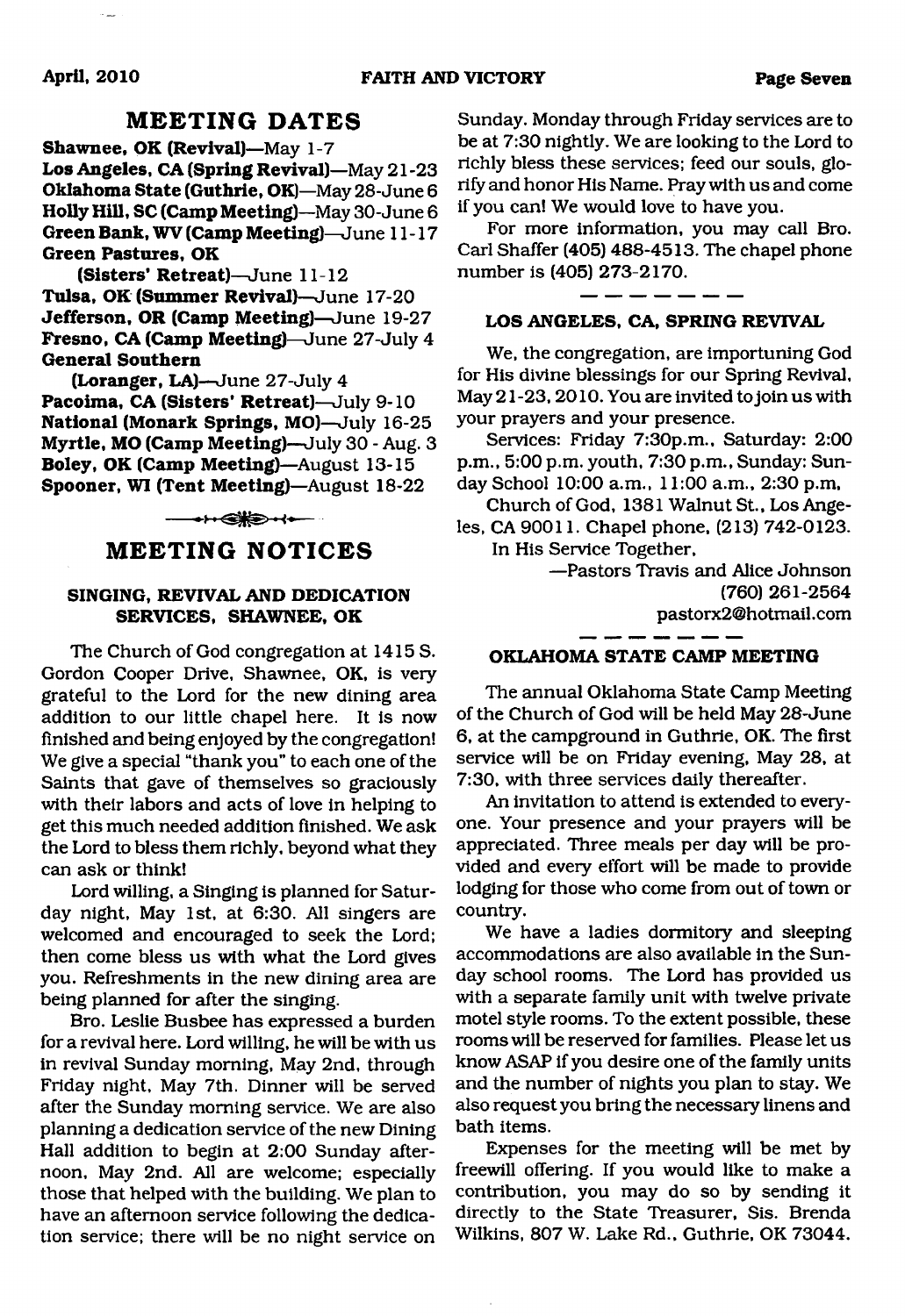To obtain further information about the meeting, contact Bro. Phillip Gellenbeck (405) 282-2999

#### **HOLLY HILL, SC, CAMP MEETING**

Lord willing, our Holly Hill, SC Camp Meeting will be held from Sunday, May 30 through Sunday, June 6, 2010. We would like to extend a warm welcome to all to attend. Services will be held at 11:00 a.m. and 7:00 p.m. daily. There are limited accommodations on the church grounds available. Please call Sis. Beverly Pratt at (803) 496-3057 or Bro. Kevin and Sis. Cheryl Smith at (803) 492-7975 as early as possible, if you plan to stay on the grounds. There are several motels in Santee, SC, which is about 16 miles from the chapel. We will be happy to provide details to any who are interested. Please come if you can, and if you are not able to attend, please pray that God's blessing will be upon all that is said and done in this meeting. We need the Lord's presence and direction, and we desire your prayers.

—The Holly Hill, SC Congregation

### **SISTERS' RETREAT GREEN PASTURES, OK/PACOIMA, CA**

-------

For further information concerning the Sisters' Retreat to be held in Green Pastures, OK on June 11-12 and in Pacoima, CA on July 9-10 you may contact Sis. McDonald at (918) 758- 0222.

#### $-$ **TULSA, OK, SUMMER REVIVAL**

The Church of God, Tulsa Congregation, is planning a Summer Revival Meeting June 17- 20. Bro. James Bell (Sapulpa, OK) and Bro. Charles Chandler (Green Pastures, OK) have a burden for this meeting.

Evening services will be held nightly, Thursday-Saturday at 7:00 p.m. Sunday services will include Sunday School at 9:30, Morning service at 10:30, dinner, and afternoon service at approximately 2:30. We solicit your prayers and extend a warm welcome to all. For further information you may contact Bro. Charles Lowe at (918) 584-6838 or Bro. Charles Rhodes at (918) 272-9682.

#### **JEFFERSON, OR, CAMP MEETING**

The 2010 Jefferson, OR Camp Meeting will begin Saturday evening, June 19, and will end Sunday, June 27th. On weekdays, services start at 10:30 a.m. and 7:30 p.m., with a 2:30 p.m. service the first Sunday and last Saturday. Sleeping accommodations are available and all are welcome. For more information contact Bro. Clifford Smith at (503) 581-4575 or Bro. Bob Wilson at (541) 327-3621.

#### **FRESNO, CA, CAMP MEETING**

The Fresno Camp Meeting will be June 27- July 4,2010 at the Church of God located at 388 N. First Street, Fresno, CA 93722. For more information call Sis. Gwen Robinson at (559) 233-2492. —Sis. Stephanie Pree

### **GENERAL SOUTHERN CAMPMEETING**

Lord willing, the General Southern Camp meeting at Loranger, Louisiana will begin Sunday, June 27, with morning and evening services daily through Sunday, July 4. If you can join us, come praying for a blessing.

There is a dormitory for the sisters and one for the brothers. Electrical and water hook ups are available for those with campers. Meals are provided and expenses met by freewill offerings. From Loranger, go two miles south and about three and one-half miles east on Hwy. 40.

For those traveling 1-55, the grounds are about 10 miles east of the Tickfaw exit. (At the exit, take Hwy. 442 which runs into Hwy. 40.)

For more information, contact Bro. Carlos Doolittle at (985) 878-8122. The chapel phone is (985) 878-2788. Please do support this meeting with your prayers.

#### **BOLEY, OK, CAMP MEETING**

- - - - - -

The Boley, OK congregation is planning to have a mini camp meeting, August 13-15.

Service times will be Friday evening 7:00 p.m., Saturday 3:00 p.m., Dinner will be served. On Sunday, Sunday School will begin at 10:00 a.m., Morning service 11:00 a.m., no afternoon service. Dinner will be served. Notice that there will only be an evening service on Friday.

Please be in agreement of prayer with us for a very inspirational meeting. Let us not selfishly enjoy the truth—Come and bring a friend.

For further information contact Bro. Jordon (918) 814-4045.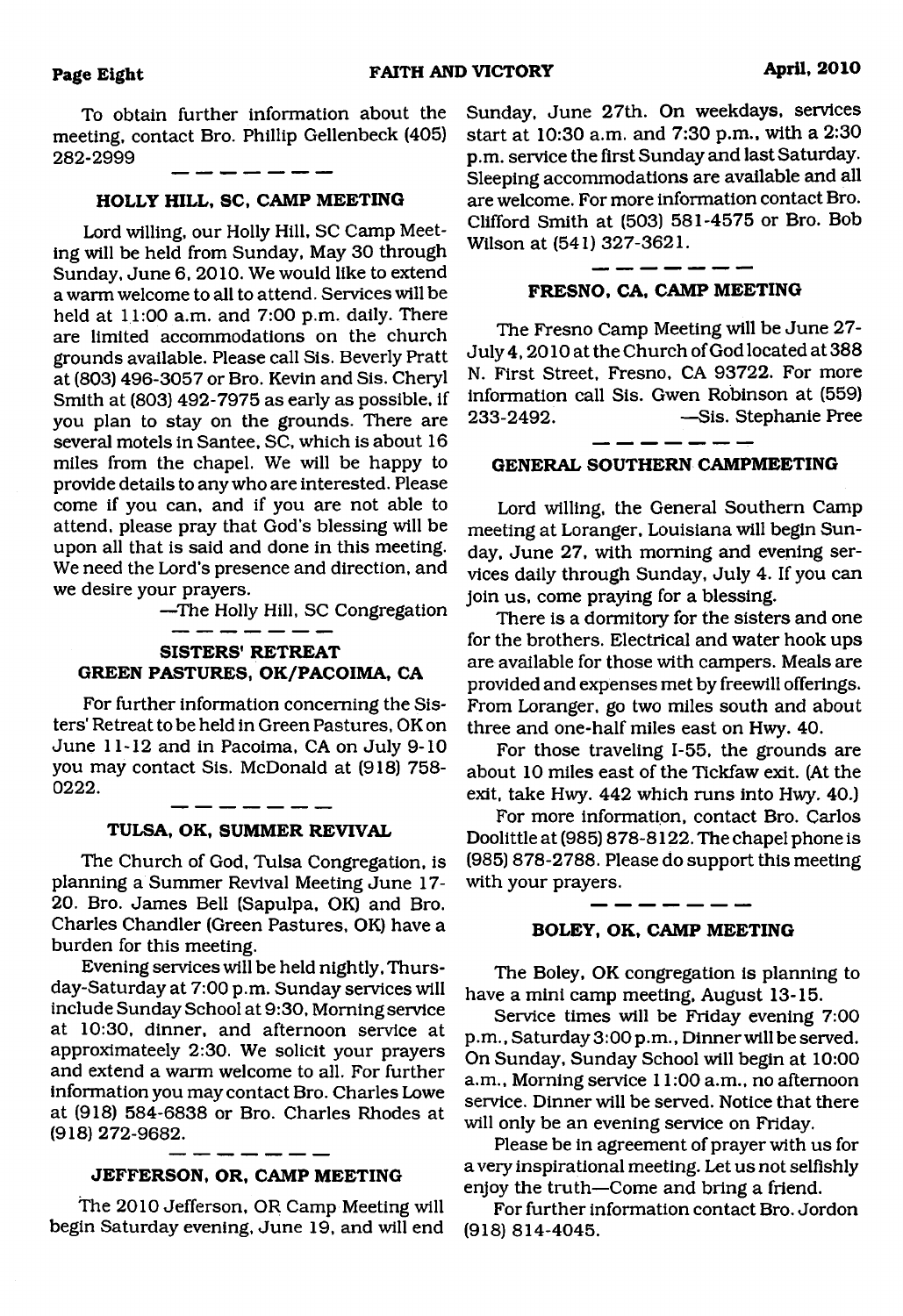#### SPOONER, WI, TENT MEETING

Lord willing, this meeting will begin Wednesday, August 18, at 7:00 p.m., with services daily at 10:30 a.m. and 7:00 p.m. through Sunday, August 22.

Come for a blessing and to be a blessing, and please support the tent meeting with your prayers.

There will be some accommodations but please call for arrangements. Bring your own bedding and linens if possible. Be prepared for cold nights. We give everyone a special invitation to come and be with us to enjoy God's many blessings of love. For more information contact Bro. Ron and Sis. Martha Zacharias at (715) 635-2994.



OK—Dear Bro. Willie and Sis. Neta: Greetings in the precious name of Jesus, the greatest and most precious of all names. The Bible says His name is a strong tower and the righteous runneth in to it and are safe. (Proverbs 18:10.)

Here of late the Lord has allowed me to have problems with my stomach so severe that I would feel the need of calling other dears Saints for prayer. I am surprised sometimes how soon He hears and answers these prayers. It reminds me of the Scripture in Isaiah 65:24, "And it shall come to pass, that before they call, I will answer: and while they are yet speaking, I will hear." I usually get a touch pretty soon. Not only that, but sometimes He gives me a song that is very encouraging.

Just recently He gave the song, number 70 in our hymnal, *Evening Light Songs,* 'There is Joy in the Lord." It reminds me when the children of Israel were in bondage in Egypt, the more they afflicted them the more they multiplied and grew. (Exodus 1:12.) Peter says the trial of our faith is more precious that gold that perisheth.(I Peter 1:7.) If God be for us, who can be against us. (Romans 8:31.) The Bible declares the Eternal God is our refuge and underneath are the everlasting arms. (Deuteronomy 33:27.)

I trust God will bless all of you abundantly as you serve in His glorious cause.

—Bro. T. V. McMillian



**Shawn Robert Smith,** of Springfield, MO was born December 4, 1977 and was called home to be with the Lord, April 10,2010. He was preceded in death by his brother, Randall Lee Smith and his grandparents. He is survived by his father and mother. LeRoy Sr. and Mae; one sister, Debbi and husband, Mark Plotke; four brothers and their wives: Lee and Leita, Ed and Angela, Chuck and Aimmee, and Kevin and Jessica: uncles, an aunt and many nieces, nephews and friends.

Shawn graduated from high school in 1997. Shawn loved Jesus and loved going to Sunday school. He would walk around shaking hands before leaving the service. The family wrote, "we have suffered a great loss with the passing of our sweet 'tiny baby boy.' Each of us had our own special relationship with Shawn. He gave and received love from all who were blessed to know him. Shawn loved the Lord and lived his life accordingly, always an example of unconditional love, patience, kindness and humor. Shawn was our angel and we were blessed to have him in our lives." He will be missed by all. The memorial services were officiated by Bro. Michael Smith and Sis. Dena Porter. Burial followed at Greenlawn Memorial Garden, Springfield. MO. .<br>- مستوقف رفار قسوے پ

"Verily, verily. I say unto you, He thatheareth my word, and believeth on him that sent me, hath everlasting life, and shall not come into condemnation, but is passed from death unto life." John 5:24.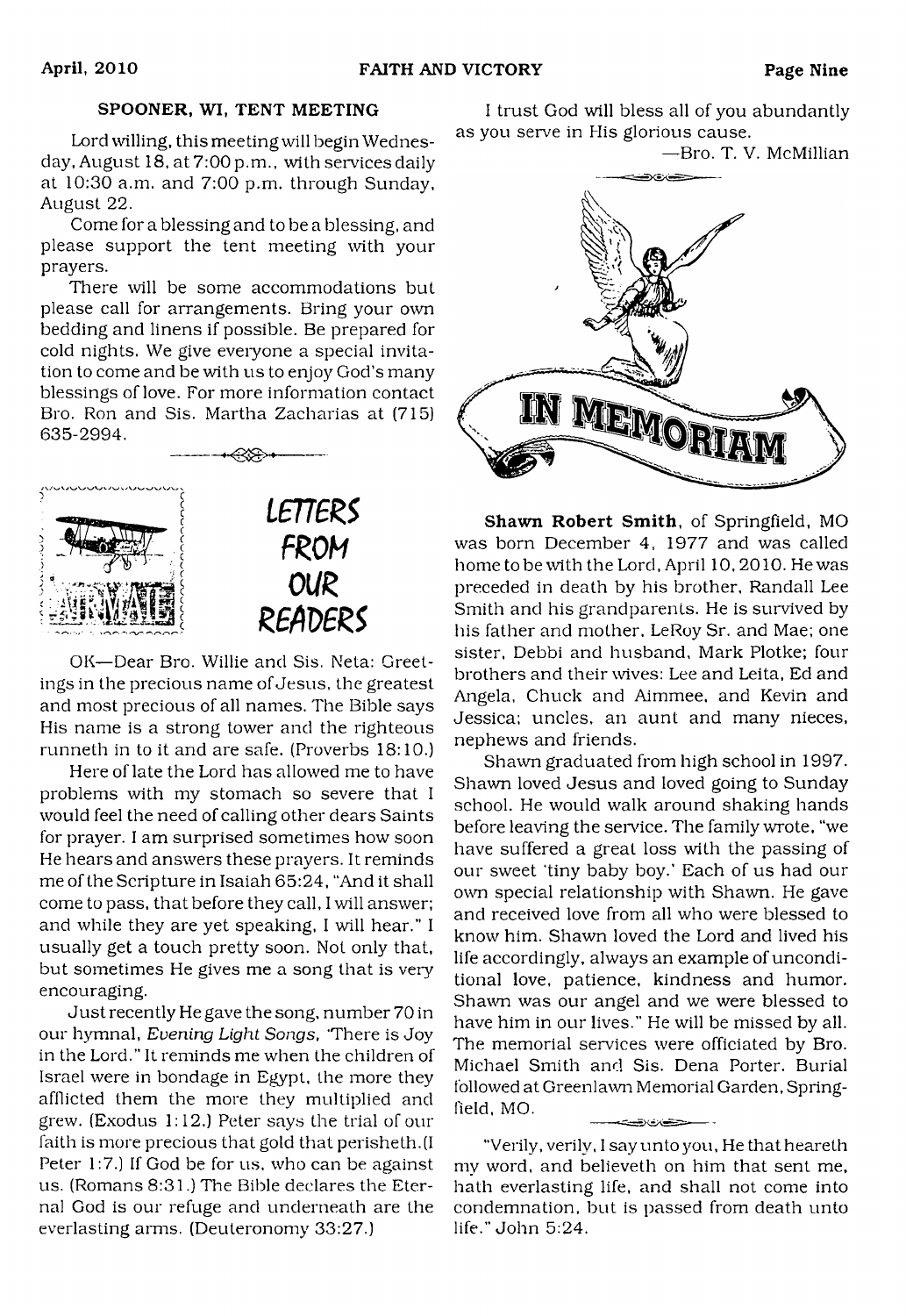# **Standing Alone For God**

### (Continued from page 3.)

When I grew up, everyone in our community believed children and teens should obey authority. Parents were the authority at home and if a neighbor saw a child was disobeying his or her parent the neighbor stood with the parent. Teachers were the authority at school. If the child disobeyed the teacher, parents stood with the teacher. Police were the authority for the towns and cities. The citizen of the city stood with the police against those breaking the law. Often today parents have to stand alone against neighbors who encourage teens to ignore their parents and do what they want to do. Teachers often must stand alone against parents when they reprove a student. Sometimes police officers are slandered and said to be evil when they try to exercise their duties.

We need to stand strong against any evil and be careful to not accept the idea that it is okay for each person to "do that which is right in his own eyes."

We have no threat of a lion's den, fiery furnace, or having our heads cut off. Yet we so often submit to pressures of this world in everyday life. It is uncomfortable to stand alone. We all cry for companionship. Even Christ, Who is the ultimate example of standing alone, cried, "My God, my God, why hath thou forsaken me?" However with only a few followers supporting Him "he endured the cross, despising the shame." At times, we also will have to stand alone "despising the shame." Others do not know what God is requiring of us individually. What God requires of one may seem strange to others, even to other brethren.

Having to stand alone is part of the process of dying we must all go through. The cross (including death to self and the world) is a permanent ingredient in a Christian's life. God requires that we stand for Him daily. Nevertheless, there will be times when God calls us to stand alone for what others call "non-essentials." Will we be silent to please our peers? Or, will we stand alone for what our conscience approves?

Why were David, Daniel and Paul able to stand alone and do the right? Because they, like Moses, chose "rather to suffer affliction with the people of God, than to enjoy the pleasures of sin for a season; Esteeming the reproach of Christ greater riches than the treasures in Egypt: for [they] had respect unto the recompense of the reward."

Be careful what kind of example you are leaving for the following generation.



# **If You Were the Only One Self-Love and Pure Love**

If none but you in the world today Had tried to live in the Christlike way, Could the rest of the world look close at you And find the path that is straight and true?

If none but you in the world so wide Had found the Christ for his daily guide Would the things you do and the things you say Lead others to live in His blessed way?

Ah, friends of the Christ, in the world today Are many who watch you upon your way And look to the things you say and do To measure the Christian standard true!

Then guard this treasure that you possess This power to hurt, or help and bless, And live so close to the standard true That others may safely follow you.

—Francis McKinnson Morton

There is, I learned, in every human heart an element called self-love. This is not sinful in itself, being synonymous with that desire for happiness which is the medium through which God appeals to the soul. It is not annihilated in the sanctified soul, else Jesus could not have said, "Love thy neighbor as thyself," but it is there subordinated to that pure love which places God first in all circumstances. To love the Lord with all the heart, might, mind and strength is to love with pure love; but the heart that loves thus still contains self-love, and it is through this property of the soul that the sanctified can be tempted. Adam was a perfect man, with a perfectly pure heart; but when tempted to obtain something which promised to improve his state and increase his happiness, he proved that he loved himself by yielding to the temptation. It is this part of ourselves which must daily be denied lest it degenerate into selfishness and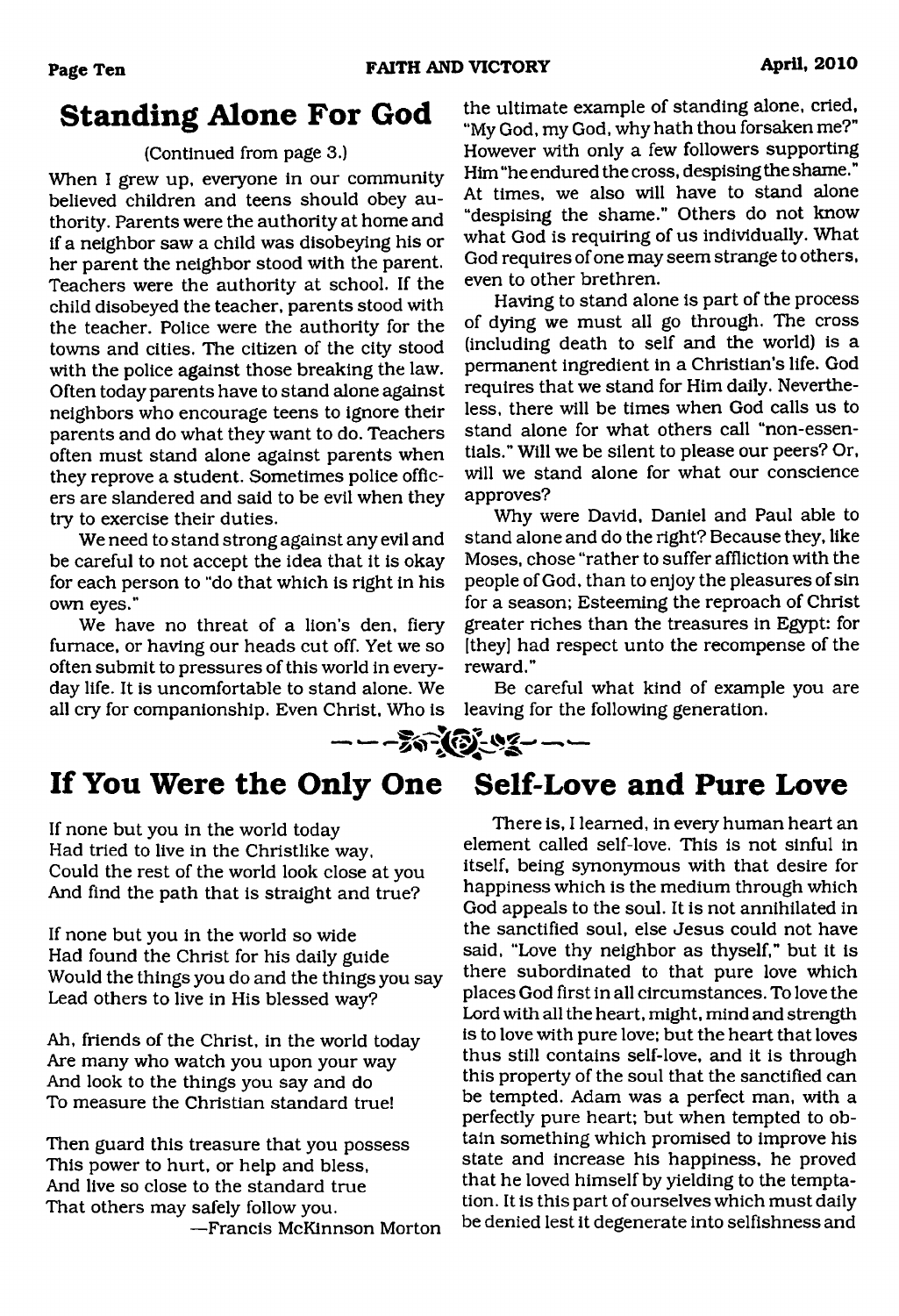cause us trouble. There is a degree to which this self-love and pure love may be-come mixed in our service to God. This had happened in my case.

Pure love serves without any hope of reward. When light and peace and joy fill the soul, or when grief, sorrow, or loneliness presses the heart, pure love goes on loving and serving. Pure love desires, not to be pleased, but to please. It gives all and demands nothing in return. It loves God, not so much for what He has done for the soul, or for what the soul expects Him to do for it, but for what He IS. It seeks Him, not so much that it may be blessed, as that it may be a pleasure to Him. It desires, not so much satisfaction for its own heart, as that He may be satisfied with it. It seeks not place nor position nor anything, but only that HE may find pleasure in it, that HE may be able to rejoice in the work of His hand. If it pleases Him to give good things, the soul is grateful, but does not forget that the Giver is more than the gift. If evil comes, pure love can quietly rest, desiring naught for self, but all for Him. Even if His face is hidden, pure love, though feeling keenly the absence of its beloved, can still say in sweet submission, "Thy will be done"; for it feels itself unworthy of any blessing and so is content with whatever its Lord is pleased to do. It yields itself to the Author of every good, and, trusting His love, receives thankfully and in deep humility what He pleases to give and as gratefully humbles itself to go without what He does not please to give. "Willingly to receive what Thou givest, to lack what Thou withholdest, to relinquish what Thou takest, to suffer what Thou inflictest, to be what Thou requirest"—this is pure love and real consecration. — T. E. Byrum

From *Riches of Grace*

# $\longrightarrow$  $\rightarrow$ **Uses of the Bible**

When I am tired, the Bible is my bed; Or in the dark, the Bible is my light; When I am hungry, it is vital bread; Or fearful, it is armor for the fight. When I am sick, 'tis healing medicine; Or lonely, thronging friends I find therein.

Should I be lost, the Bible is my guide; Or naked, it is raiment, rich and warm. Am I imprisoned, it is ranges wide; Or tempest-tossed, a shelter from the storm Would I adventure, 'tis a gallant sea; Or would I rest, it is a flowery lea.

# The *Walk* to Emmaus *By Sis. Lana Johnson*

*Sire you walking down an 'Emmaus road? 'Seasoning, wondering, carrying a heavy Coad? Thinking things should be different than they are? SlCCowing the questions your faith to mar?*

*Jesus JfimseCf wiCC draw near on this-path. Jfe wi(Cspeafftoyou Because Jfe hath* All the words of this life that you'll ever need, So tell Him your doubts and to Him take heed.

*I f it appears as though J(e 's aBout to depart, Just open to Jfirn your eyes and your heart. iHe can Be constrained to stay, 'By a zviCCingness to hear what Ode has to say.*

*Jfe wiCC cause your heart to Bum within, 'you'dreadze then that 'Jfe's aCways Been* The Savior, the help, you are looking for, *JLtidJfis 'Wordgives you hope, and Cife evermore.*

| FAITH AND Order Blank VICTORY                                                                                                 |  |
|-------------------------------------------------------------------------------------------------------------------------------|--|
| \$5.00 PER YEAR (11 Issues)                                                                                                   |  |
| Mail this form to start or renew your own<br>subscription $-$ give a friend a gift $-$<br>or do both! It only takes a minute. |  |
| Your Name                                                                                                                     |  |
|                                                                                                                               |  |
|                                                                                                                               |  |
| Phone                                                                                                                         |  |
| Start or renew my<br>Faith and Victory subscription.                                                                          |  |
| Send a 1-year gift subscription<br>to the person named below:                                                                 |  |
|                                                                                                                               |  |
|                                                                                                                               |  |
|                                                                                                                               |  |
| Mail Order Blank and remittance to:                                                                                           |  |
| Faith Publishing House                                                                                                        |  |
| P.O. Βοχ 518                                                                                                                  |  |
| Guthrie, OK 73044<br>4/10                                                                                                     |  |